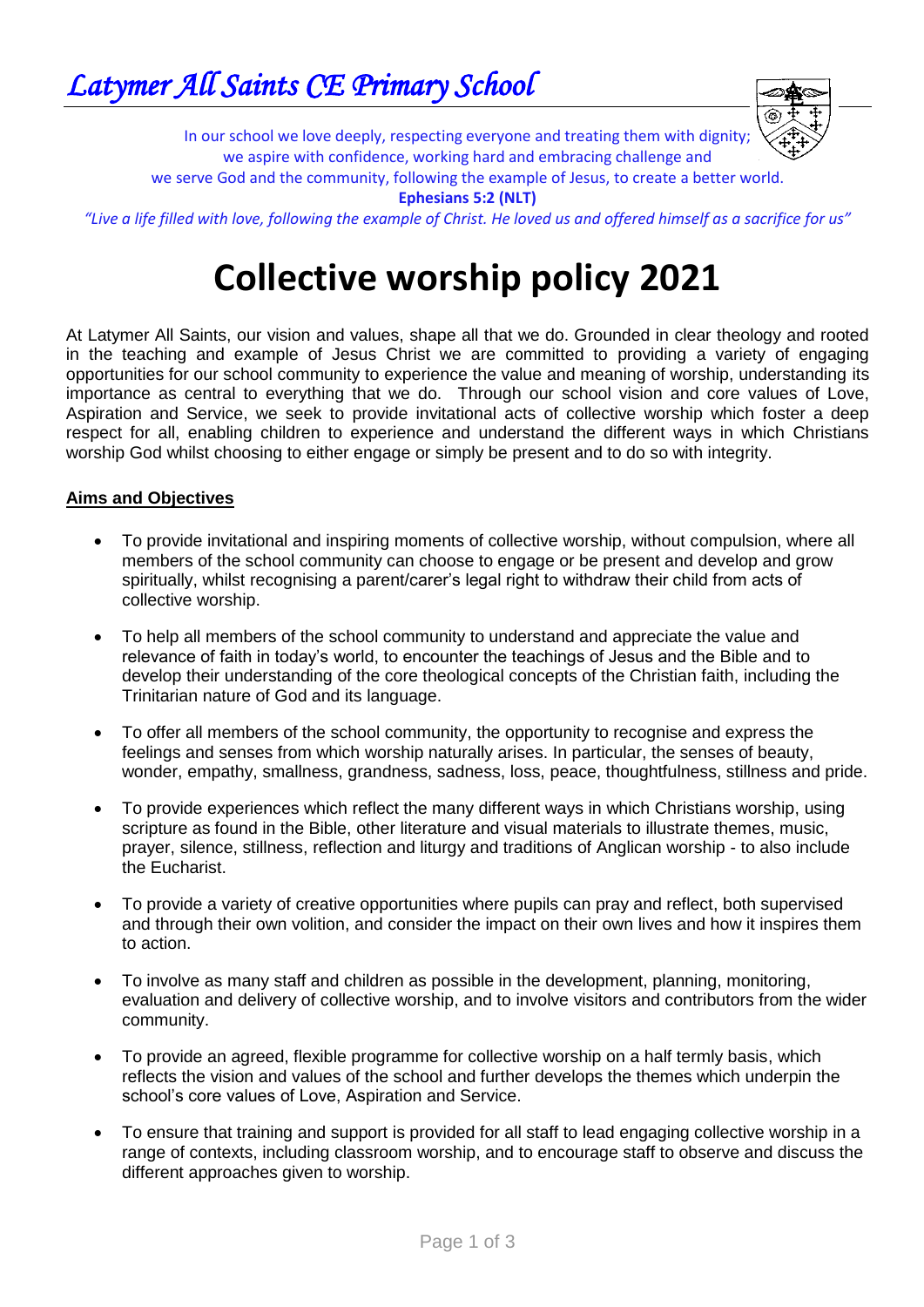## **Organisation of Collective Worship**

- In addition to the regular daily acts of Collective Worship, whole school and celebration assemblies are held throughout the year and both parents/carers and all members of the community are encouraged to attend and celebrate along with the children.
- Special festival services, which are child led, such as Harvest, Christmas and Easter are also held at All Saints Church, where members of the wider community are encouraged to attend. Termly, clergy led services take place three times a year and incorporate some of the liturgy of the Anglican tradition. The latter of these being a Eucharist Service for all children gives those who are confirmed the opportunity to receive Communion.
- Throughout the year, visitors are invited to lead assemblies, broadening the range of themes and current issues looked at and adding to the variety of styles of worship within the Christian traditions. On occasion, members and leaders of other faiths are invited to attend and participate.
- Occasionally, assemblies are held for special reasons (e.g. as memorials to mark the sad passing of a member of staff or pupil, or to celebrate the contribution of staff who may be leaving and moving on to new things).
- The school vision and values are central to each assembly. Daily, children are encouraged to be aspirational in following Jesus' example and make sacrifices of love and service to those around them both inside and outside of school, within their families, the school community and the wider community beyond.
- Periodically, pupil voice is sought, which informs planning and pupils are given the opportunity to plan and deliver assemblies.
- The weekly structure for assemblies follows a pattern which is repeated each half term. A range of staff are involved and there is flexibility for the inclusion of special assemblies by visiting individuals or organisations. A simple overview is as indicated below:
	- Monday Senior Leadership Team
	- Tuesday Clergy The minister of All Saints who is well known to the school community and other members of clergy from other churches within the parish.
	- Wednesday Achievement & Awards Assemblies KS1 / Lower KS2 / Upper KS2
	- Thursday Praise KS1 / KS2
	- Friday Senior Staff / Class / Child led Class assemblies are shared with parents.

School Council and House Captains also lead assemblies. Pupils also have the opportunity to plan and lead assemblies.

- Children are encouraged and invited to take an active part in all aspects of daily collective worship, either corporately or individually, through readings, prayers, times of reflection and/or stillness, acting or participating in interactive activities, responding to questions and joining in the singing of songs.
- The Head teacher has the responsibility to ensure that the children are having a meaningful experience during collective worship and regularly reviews the process in conjunction with the Governors (i.e. regular review of policy).